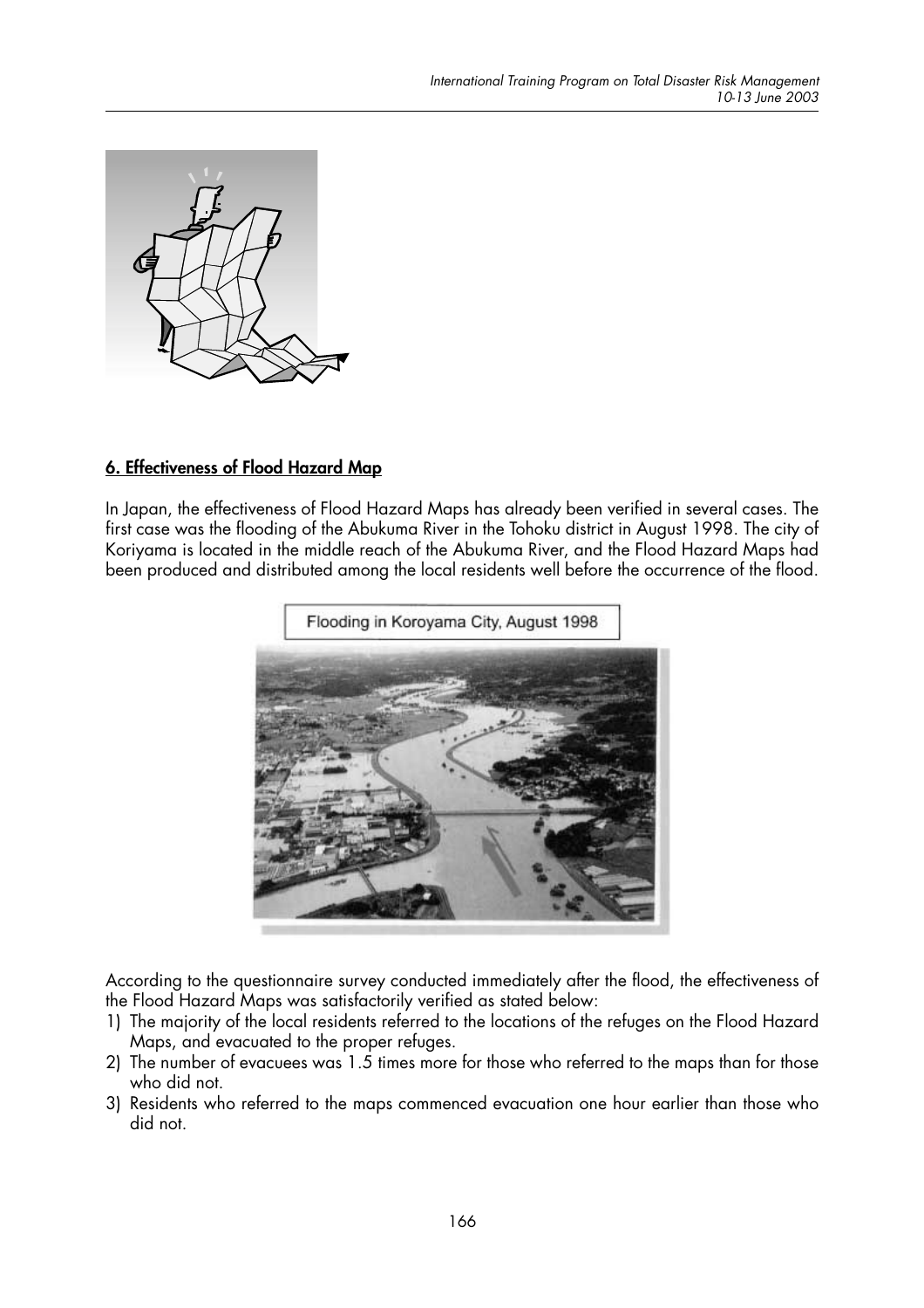

The Flood Hazard Maps of the city of Koriyama were highly effective for the risk management of the city. In the process of producing the maps, the administrative staff in charge of river management for the city were astonished that the flood-prone areas ranged so widely, and that so many residents were scattered within the areas.



The necessity for establishing practical and detailed evacuation plans, such as the location of refuges and the pertinent timing of issuing advisory evacuation warnings, was fully realized, and the relevant actions were immediately put into practice and implemented. Such planning played an extremely important role in the effective and efficient evacuation of the local residents during the 1998 flooding. If the Flood Hazard Maps had not been prepared, the evacuation would not have been smooth.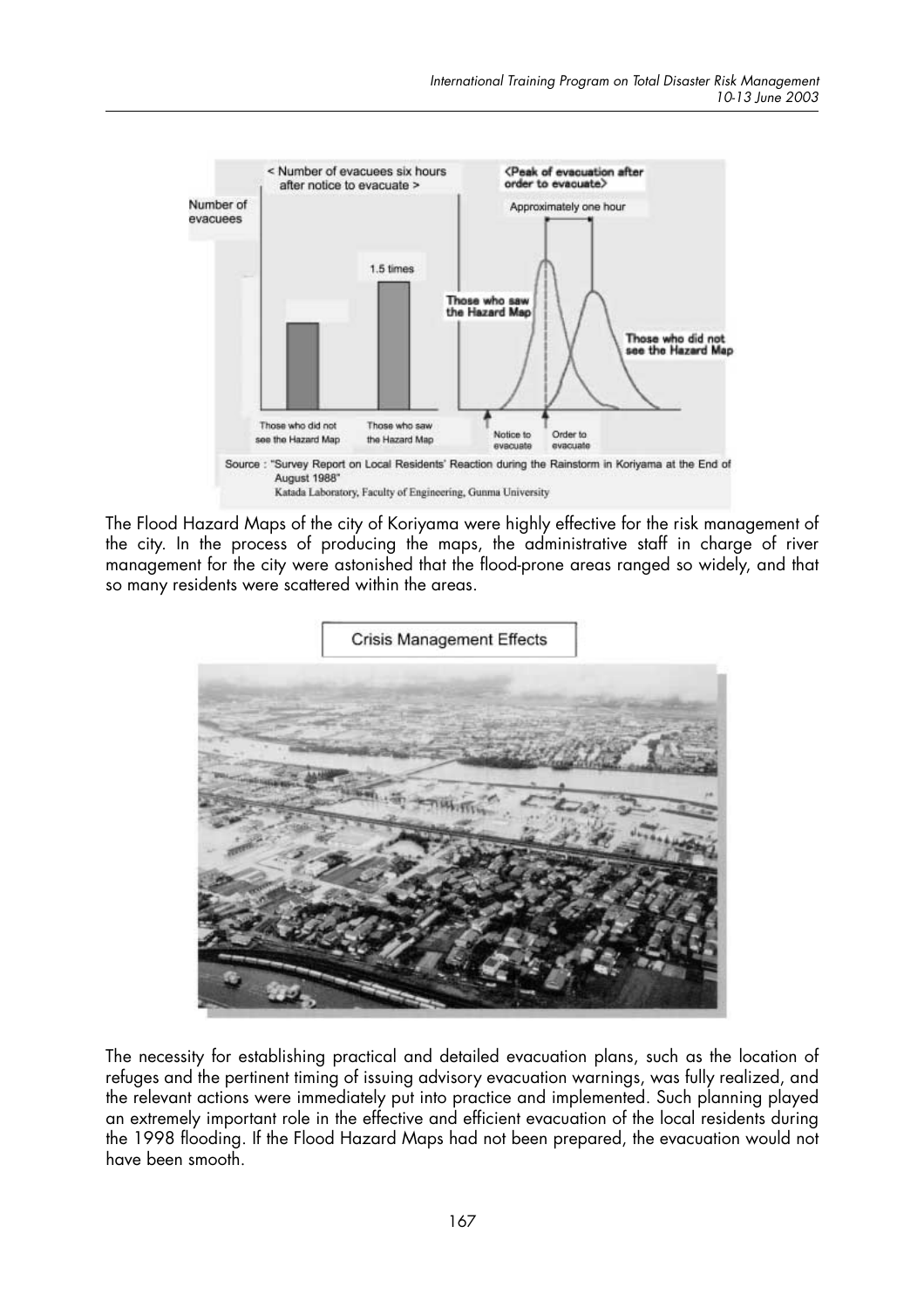# 7. Process of Production, Distribution and Usage of Flood Hazard Map

The chart below shows the key steps for production, distribution and usage of Flood Hazard Maps.



|                                                                                                                                                                                                                                                                                                | 9. Distribution and Usage of Flood Hazard Map              |  |  |  |  |
|------------------------------------------------------------------------------------------------------------------------------------------------------------------------------------------------------------------------------------------------------------------------------------------------|------------------------------------------------------------|--|--|--|--|
|                                                                                                                                                                                                                                                                                                |                                                            |  |  |  |  |
| 1. Publicize and Distribute among Local Residents                                                                                                                                                                                                                                              |                                                            |  |  |  |  |
| - Distribution of maps among local residents, municipalities concerned, public facilities,<br>schools, etc., publication on Internet homepages, organizing briefing sessions and<br>evacuation trainings, cooperation with NGOs, and distribution among voluntary<br>disaster prevention units |                                                            |  |  |  |  |
|                                                                                                                                                                                                                                                                                                | 2. Use in Local Municipalities (Disaster Prevention Plans) |  |  |  |  |
| - Review and updating of refuges, evacuation routes and evacuation warning systems<br>- Updating and developing of emergency actions and relevant countermeasures, and                                                                                                                         |                                                            |  |  |  |  |
| systems for collecting and providing information                                                                                                                                                                                                                                               |                                                            |  |  |  |  |
|                                                                                                                                                                                                                                                                                                | - Review of urban planning and land-use patterns           |  |  |  |  |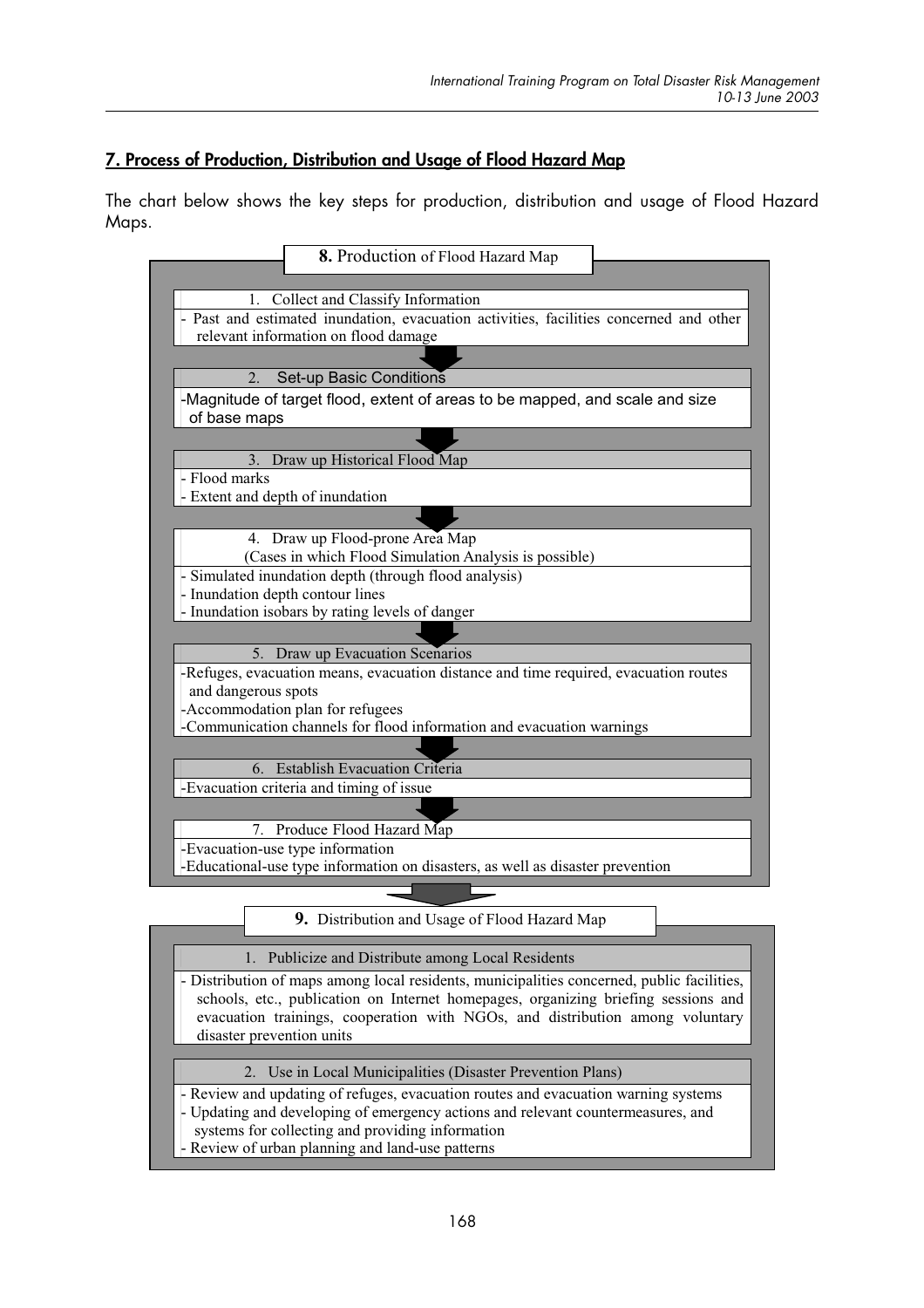## 8. Production of Flood Hazard Map

### 8.1 Collection and Classification of Information

It is desirable to collect the following information for producing Flood Hazard Maps.

| Category                  |                                   |                         | Description                                                                                |  |
|---------------------------|-----------------------------------|-------------------------|--------------------------------------------------------------------------------------------|--|
| Base maps                 |                                   |                         | -Base maps (topographic maps in scales of 1:2,500, 1:10,000 and 1:25,000)                  |  |
|                           |                                   |                         | -General-purpose maps                                                                      |  |
|                           |                                   | Past inundation         | -Spill overtopping and levee-break spots, inundated areas, inundated depth                 |  |
|                           |                                   |                         | -Damage suffered                                                                           |  |
|                           |                                   |                         | -Hourly water level and hourly rainfall on major spots of the river                        |  |
|                           | <b>Estimated</b> inundation       |                         | -Results of flood simulation analysis, such as flooded areas, inundation level, inundation |  |
|                           | Information on<br>inundation      |                         | depth, etc.                                                                                |  |
|                           |                                   |                         | -Flood diffusion process                                                                   |  |
|                           |                                   |                         | -Change of inundation depth with time elapsed                                              |  |
|                           |                                   |                         | -Flood flow velocity                                                                       |  |
| Areas to be evacuated     |                                   |                         | -Boundaries of jurisdictional districts and blocks, school districts and neighboring       |  |
| Number of residents to    |                                   |                         | associations' territories                                                                  |  |
|                           |                                   |                         | -Population by district                                                                    |  |
|                           | be evacuated                      |                         | -Households by district                                                                    |  |
| <b>Evacuation refuges</b> |                                   |                         | -Refuges                                                                                   |  |
|                           |                                   |                         | -Public facilities (kindergartens, elementary schools, junior and senior high schools,     |  |
|                           |                                   |                         | colleges and universities, civic centers, assembly halls, gymnasiums, etc.)                |  |
|                           |                                   | Dangerous spots on      | -Spots with potential steep-slope collapse, mud flows and debris torrents                  |  |
|                           |                                   | evacuation routes       | -Roads blocked by past inundation                                                          |  |
|                           |                                   |                         | -Past landslide spots                                                                      |  |
|                           |                                   |                         | -Underpasses                                                                               |  |
|                           |                                   |                         | -Bridges                                                                                   |  |
|                           | Communication                     |                         | -Communication channels and appliances for use in emergency                                |  |
|                           | channels                          |                         |                                                                                            |  |
|                           | Underground spaces                |                         | -Locations of underground spaces, and emergency communication system to users              |  |
|                           |                                   | Evacuation criteria     | -Evacuation criteria                                                                       |  |
|                           |                                   |                         | -Past evacuation activities (issuance and communication channels of advisory and           |  |
|                           |                                   |                         | imperative evacuation warnings, refuges set up, number of refugees accommodated)           |  |
|                           |                                   | Facilities for those    | -Number of residents to be assisted                                                        |  |
|                           |                                   | vulnerable in the event | -Facilities for the vulnerable (hospitals, homes for the elderly and handicapped, and      |  |
| Information on evacuation | of emergency                      |                         | other facilities concerned)                                                                |  |
|                           | Other information to be collected | <b>Bodies</b> and       | -Local municipal facilities                                                                |  |
|                           |                                   | agencies                | -Prefectural facilities                                                                    |  |
|                           |                                   | concerned               | -National facilities                                                                       |  |
|                           |                                   |                         | -Firefighting facilities                                                                   |  |
|                           |                                   |                         | -Police stations and call boxes                                                            |  |
|                           |                                   | Disaster                | -Administrative wireless radio stations for disaster prevention, loudspeakers, sirens      |  |
|                           |                                   | prevention              | -Disaster prevention centers                                                               |  |
|                           |                                   | facilities and          | -First-aid stations, information-display facilities on flood damage                        |  |
|                           |                                   | equipment               | -Water level stations and rain gauge stations                                              |  |
|                           |                                   | Medical                 | -Emergency hospitals                                                                       |  |
|                           |                                   | facilities              | -Public health centers                                                                     |  |
|                           |                                   |                         | -Hospitals, doctors' offices and clinics                                                   |  |
|                           |                                   | Lifelines               | -Water supply and sewerage plants, gas works, power plants and substations                 |  |
|                           |                                   |                         | -Telecommunication facilities (telephone exchange offices)                                 |  |
|                           |                                   | Social welfare          | -Homes for the elderly and handicapped                                                     |  |
|                           |                                   | facilities              |                                                                                            |  |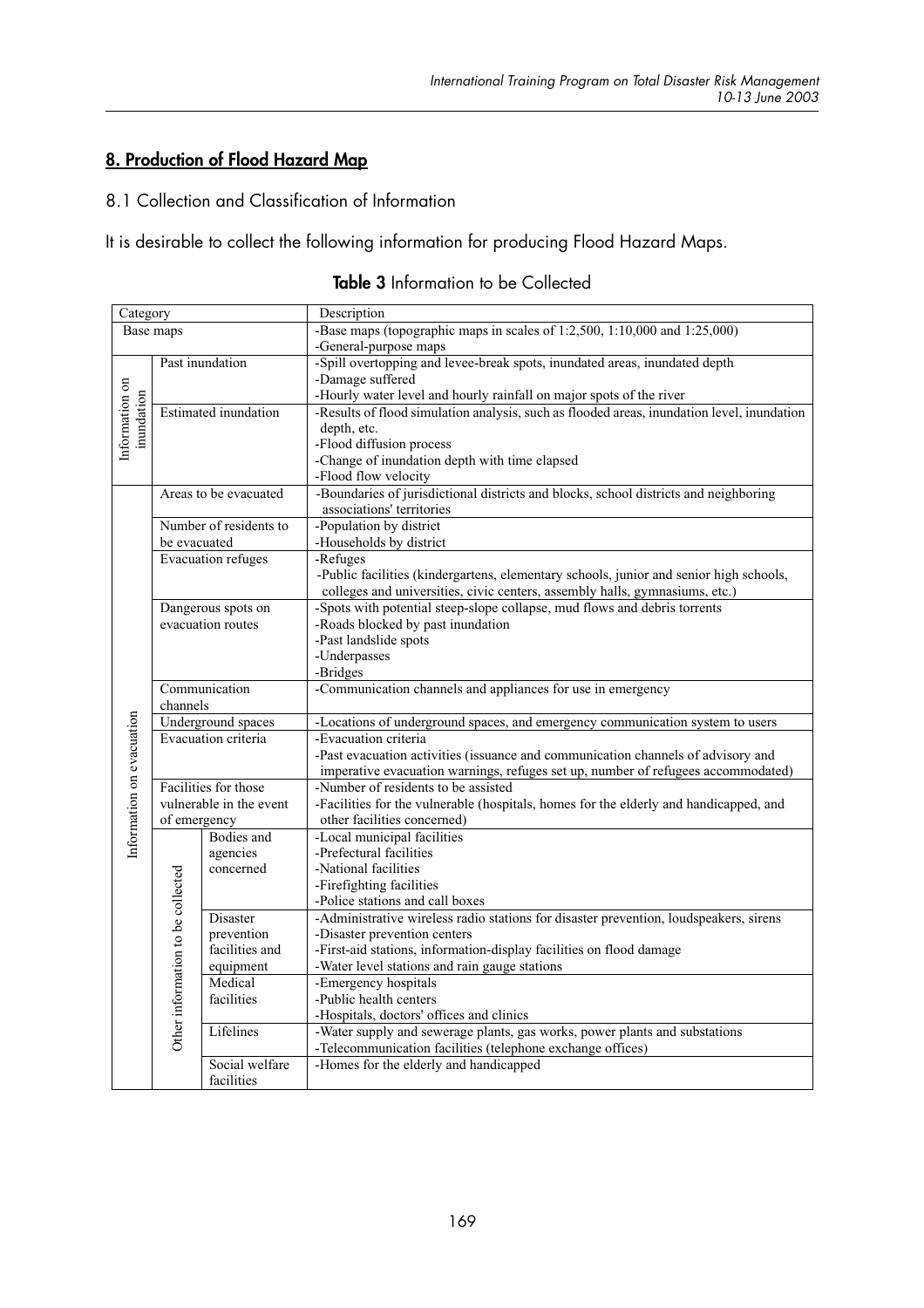#### 8.2 Setting-up of Basic Conditions

The following basic conditions shall be set up beforehand, taking into consideration past inundation records and evacuation activities, as well as the existing circumstances of possible inundation areas and topographic features:

- Magnitude of target flood
- Extent of areas to be mapped
- Scale and size of base maps

#### (1) Magnitude of Target Flood

The target flood shall, in principle, be specified among the following floods:

- 1) Design flood
- 2) Largest flood previously recorded
- 3) Largest flood occurring once in several years

However, in the many areas where flood analysis has not been sufficiently conducted, it is admissible to select from the largest flood recorded, historically severe flood, or the largest flood occurring once in two years.

(2) Extent of Areas to be Mapped

The extent of areas to be mapped shall, in principle, be the entire areas of the local municipalities. If the potential flood areas are only a part of the municipalities, these areas and their outskirts shall be properly mapped.

The neighboring territories shall be integrally incorporated and produced in the map when the potential flood areas extend to neighboring municipalities. Evacuation to other municipalities shall be planned and incorporated accordingly.

(3) Scale and Size of Base Maps

The standard scale of base maps shall be 1/10,000 to 1/15,000 in order to enable identification of not only individual houses, but also evacuation routes and extent of inundation. Topographic maps of 1/25,000 to 1/50,000 are generally undesirable because they do not allow identification of individual houses.

The standard size of base maps shall be A0 to A1. If these sizes are not appropriate, specify alternate appropriate sizes, taking into consideration relevant factors such as proper scale, number of subdivided maps, necessary cost, ease of use, etc.